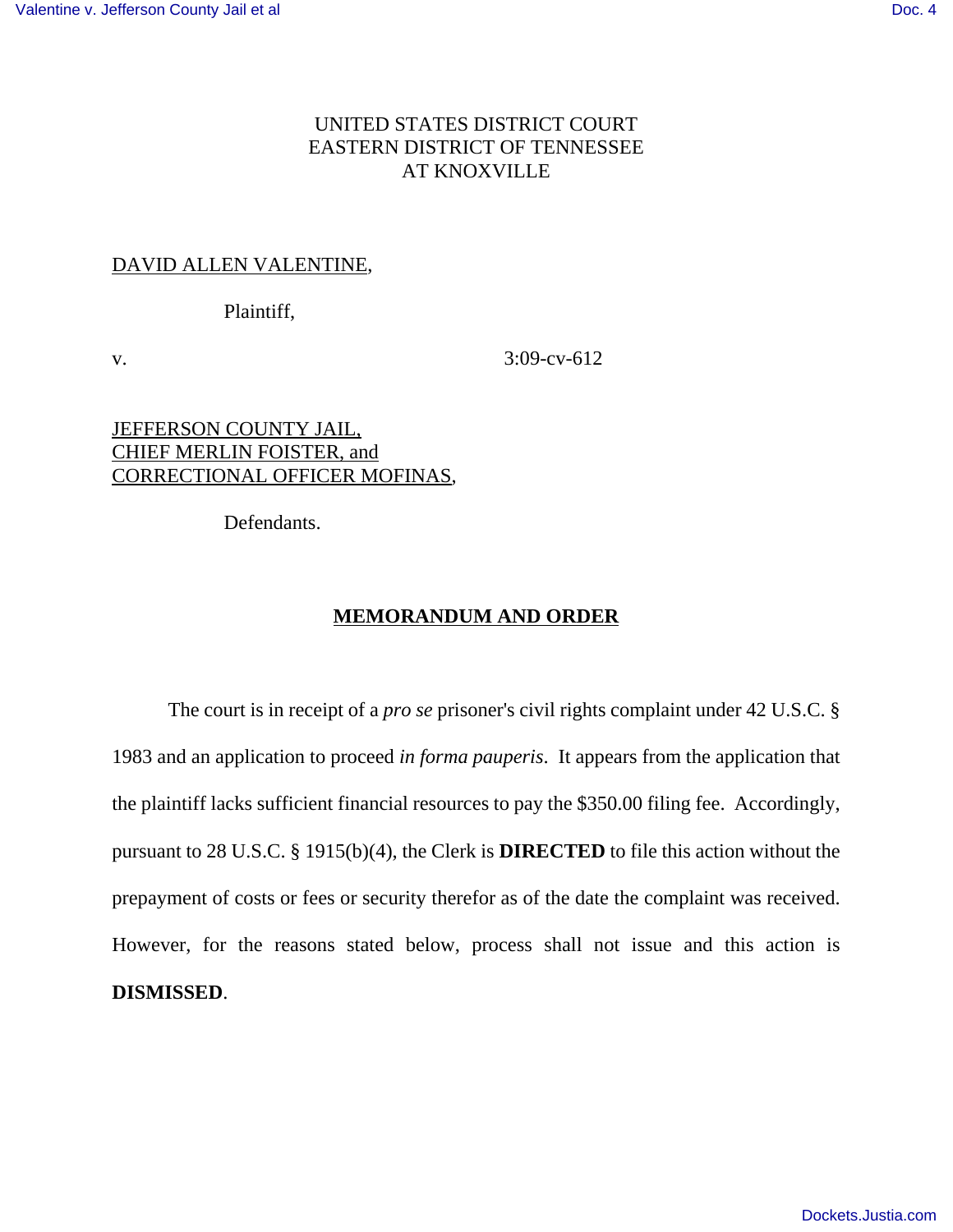Plaintiff is an inmate in the Anderson County Detention Facility. His allegations concern his confinement in the Jefferson County Jail. As defendants, plaintiff has named the Jefferson County Jail, Chief Merlin Foister, and Correctional Officer (C/O) Mofinas. The court notes at the outset that the Jefferson County Jail is not a suable entity under § 1983.

With respect to Chief Foister and C/O Mofinas, plaintiff did not state in his complaint whether those defendants are being sued in their official capacity or individual capacity. Accordingly, the court must presume that the defendants have been sued in their official capacity only. *Wells v. Brown*, 891 F.2d 591 (6th Cir. 1989). That being so, the court must proceed as if plaintiff has in fact sued Jefferson County, Tennessee. *Kentucky v. Graham*, 473 U.S. 159, 165 (1985); *Brandon v. Holt*, 469 U.S. 464, 471 (1985); *Monell v. Department of Social Services of City of New York*, 463 U.S. 658, 690 n.55 (1978). Given that, in order to prevail plaintiff must demonstrate that the alleged violation of his constitutional rights resulted from acts representing official policy or custom adopted by Jefferson County, Tennessee. *Monell*, 463 U.S. at 690-91; *Leach v. Shelby County Sheriff*, 891 F.2d 1241, 1245-46 (6th Cir. 1989).

Plaintiff did not allege that the violation of his rights was the result of any policy or custom on the part of Jefferson County, Tennessee. Accordingly, plaintiff's complaint fails to state a claim against Chief Foister and C/O Mofinas.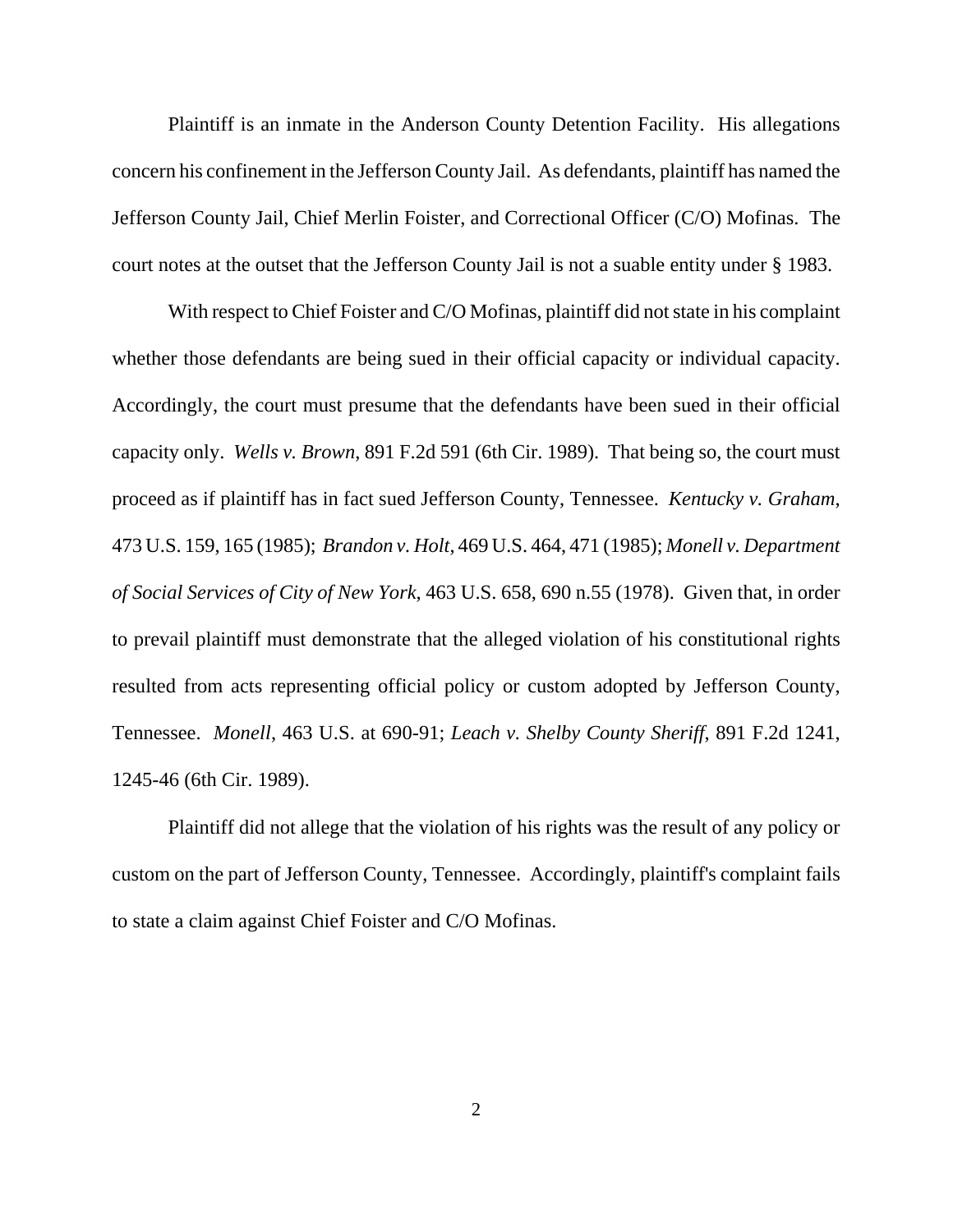This action is **DISMISSED** *sua sponte*, for failure to state a claim upon which relief can be granted under § 1983. The court **CERTIFIES** that any appeal from this action would not be taken in good faith and would be totally frivolous. *See* Rule 24 of the Federal Rules of Appellate Procedure.

Because the plaintiff is an inmate in the Anderson County Jail, he is herewith **ASSESSED** the civil filing fee of \$350.00. Pursuant to 28 U.S.C. § 1915(b)(1)(A) and (B), the custodian of the plaintiff's inmate trust account at the institution where he now resides is directed to submit to the Clerk, U.S. District Court, 800 Market Street, Suite 130, Knoxville, Tennessee 37902, as an initial partial payment, whichever is greater of:

(a) twenty percent (20%) of the average monthly deposits to the plaintiff's inmate trust account; *or*

(b) twenty percent (20%) of the average monthly balance in the plaintiff's inmate trust account for the six-month period preceding the filing of the complaint.

Thereafter, the custodian shall submit twenty percent (20%) of the plaintiff's preceding monthly income (or income credited to the plaintiff's trust account for the preceding month), but only when such monthly income exceeds ten dollars (\$10.00), until the full filing fee of three hundred fifty dollars (\$350.00) as authorized under 28 U.S.C. § 1914(a) has been paid to the Clerk. 28 U.S.C. § 1915(b)(2).

The Clerk is **DIRECTED** to send a copy of this Memorandum and Order to the Sheriff of Anderson County, Tennessee, and the county attorney for Anderson County, Tennessee, to ensure that the custodian of the plaintiff's inmate trust account complies with